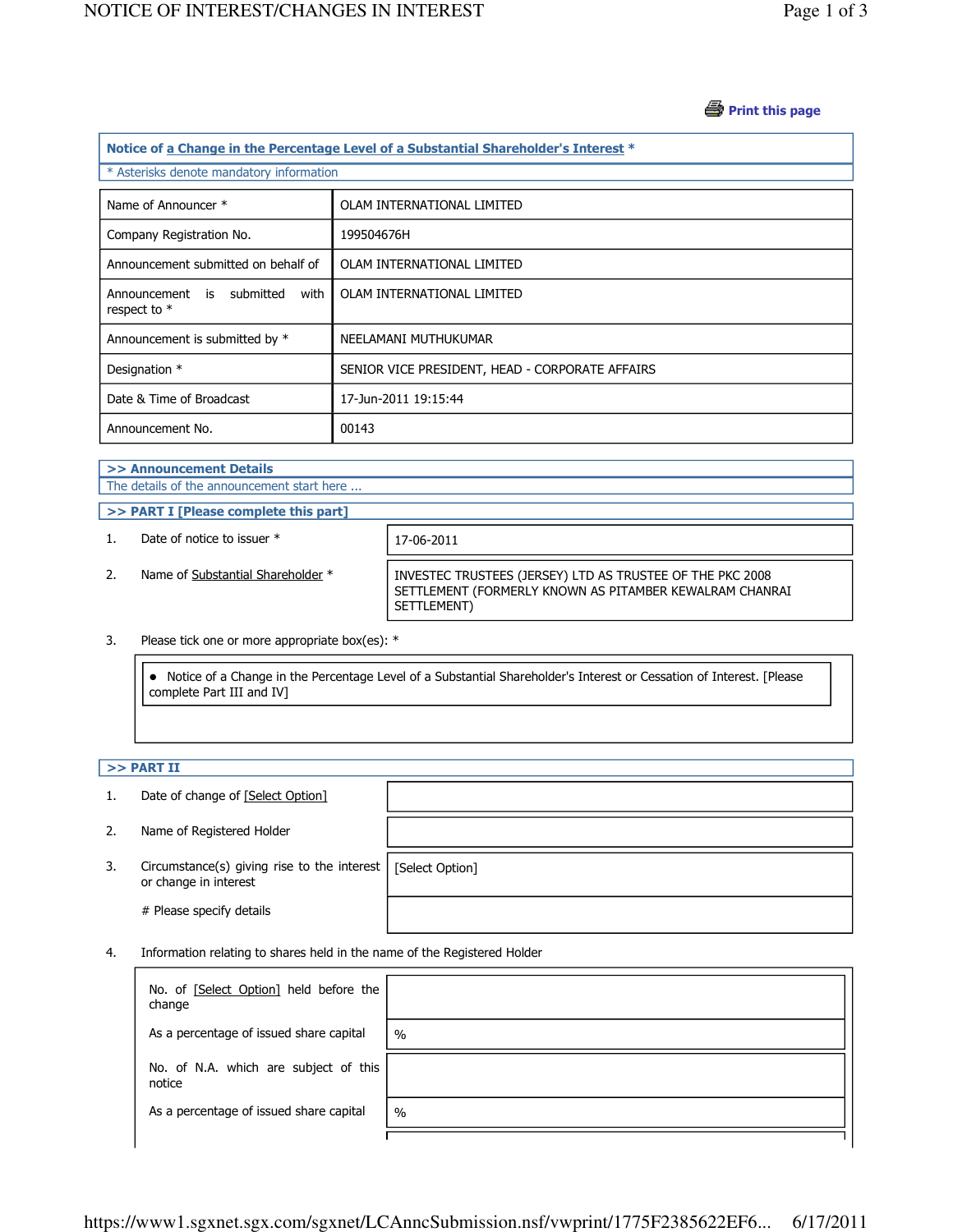| Amount of consideration<br>excluding)<br>brokerage and stamp duties) per share<br>paid or received |      |
|----------------------------------------------------------------------------------------------------|------|
| No. of N.A. held after the change                                                                  |      |
| As a percentage of issued share capital                                                            | $\%$ |

## $>>$  PART III

| 1. | Date of change of Deemed Interest                                                                                           | 16-06-2011                                                                                                                                                                                                                                                                                                                           |
|----|-----------------------------------------------------------------------------------------------------------------------------|--------------------------------------------------------------------------------------------------------------------------------------------------------------------------------------------------------------------------------------------------------------------------------------------------------------------------------------|
| 2. | The change in the percentage level                                                                                          | From 21.47 % To 20.56 %                                                                                                                                                                                                                                                                                                              |
| 3. | Circumstance(s) giving rise to the interest<br>or change in interest                                                        | # Others                                                                                                                                                                                                                                                                                                                             |
|    | # Please specify details                                                                                                    | Dilution of interest arising from the completion of the private placement of<br>shares in the capital of the Company on 16 June 2011, resulting in the issued<br>shares of the Company being increased from 2,141,074,918 to 2,235,482,918<br>Ordinary Shares.<br>There is no change to the number of shares held by the Substantial |
|    |                                                                                                                             | Shareholder.                                                                                                                                                                                                                                                                                                                         |
| 4. | A statement of whether the change in the<br>percentage level is the result of a<br>transaction or a series of transactions: | A single transaction.                                                                                                                                                                                                                                                                                                                |

# >> PART IV

1. Holdings of Substantial Shareholder, including direct and deemed interest :

|                                         | <b>Direct</b> | <b>Deemed</b> |
|-----------------------------------------|---------------|---------------|
| No. of shares held before the change    |               | 459,602,064   |
| As a percentage of issued share capital | $0\%$         | 21.47 %       |
| No. of shares held after the change     |               | 459,602,064   |
| As a percentage of issued share capital | $0\%$         | 20.56 %       |

| Footnotes          | Kewalram Singapore Limited ("Kewalram") is a wholly-owned subsidiary of Chanrai Investment<br>Corporation Limited ("CICL"), which in turn is a wholly-owned subsidiary of Kewalram Chanrai<br>Holdings Limited ("KCH").                                                                                                                                                                                                                                                                                         |
|--------------------|-----------------------------------------------------------------------------------------------------------------------------------------------------------------------------------------------------------------------------------------------------------------------------------------------------------------------------------------------------------------------------------------------------------------------------------------------------------------------------------------------------------------|
|                    | CICL and KCH are therefore deemed to be interested in the 459,602,064 shares held by Kewalram.                                                                                                                                                                                                                                                                                                                                                                                                                  |
|                    | The GKC Settlement, The Hariom Trust, The DKC Settlement and The PKC 2008 Settlement are<br>shareholders of KCH, each holding approximately 28%, 28%, 28% and 16% respectively in the<br>issued and paid-up capital of KCH. Pursuant to Section 7(4A) of the Companies Act, Cap. 50, as The<br>GKC Settlement, The Hariom Trust and The DKC Settlement are associates of The PKC 2008<br>Settlement and vice versa, The PKC 2008 Settlement would be deemed to be interested in the<br>shares held by Kewalram. |
|                    | The GKC Settlement, The Hariom Trust, The DKC Settlement and The PKC 2008 Settlement are<br>therefore deemed to be interested in the 459,602,064 shares held by Kewalram in the Company.                                                                                                                                                                                                                                                                                                                        |
|                    |                                                                                                                                                                                                                                                                                                                                                                                                                                                                                                                 |
| <b>Attachments</b> | Total size = $\theta$<br>(2048K size limit recommended)                                                                                                                                                                                                                                                                                                                                                                                                                                                         |